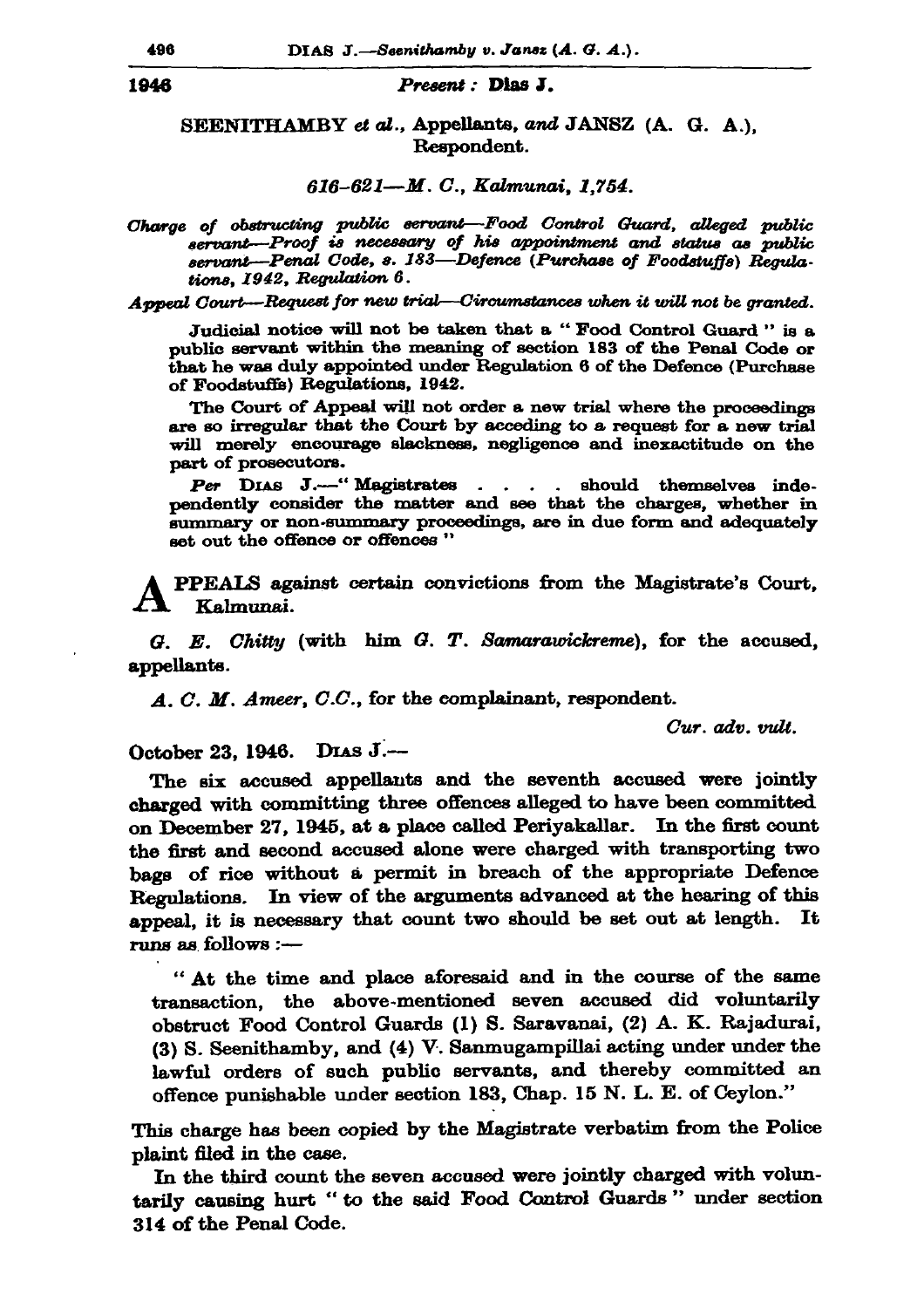The Magistrate found the first to the sixth accused guilty of the first two charges and the first accused alone guilty under the third charge. It is not clear how the Magistrate could have convicted any one other than the first and second accused under the first count, because that charge was preferred against them alone. He fined the first and second accused Rs. 300 each on the first charge. The second, third, fifth and sixth accused were fined Rs. 50 each on the second count while the first and fourth accused he sentenced to undergo four months' imprisonment on count two. On the third count he sentenced the first accused to one month's rigorous imprisonment.

The following submissions were made on behalf of the appellants :-

- (a) Count 2 in the charge is defective in that it does not in terms of section 169 of the Criminal Procedure Code give sufficient notice of the matters with which the accused are charged, and in particular because the charge is unintelligible, the manner of the alleged obstruction is not specified, and the status of Food Control Guards to be considered "public servants" within the meaning of section 183 of the Penal Code has neither been alleged in the charge nor proved by the evidence.
- (b) The third count has not been established, because if the persons to whom hurt is alleged to have been caused have not been proved to be Food Control Guards or "public servants" no offence would be committed by resisting them when these persons tried to stop the first and second accused.
- (c) The charges disclose a misjoinder of charges and accused, because the three offences were not committed in the same transaction within the meaning of sections 180 (1) and 184 of the Criminal Procedure Code.

In a charge under section 183 of the Penal Code the prosecution has to establish (i.) that the persons obstructed were public servants, or persons acting under the lawful orders of a public servant, and (ii.) that the accused voluntarily obstructed such persons. I have carefully read through the record after hearing counsel, but fail to find any sufficient evidence which establishes the first ingredient necessary to constitute this offence.

The copy of the Defence (Purchase of Foodstuffs) Regulations, 1942, handed to me by Crown Counsel contains no definition of "Food Control Guards". Regulation 6 (1) empowers a person authorised thereto in writing by a Government Agent to stop vehicles or vessels used in contravention of the Regulations. The accused were not alleged to be transporting rice in a vehicle or vessel, and there is no evidence that these Food Control Guards had any authority in writing Similarly Rule 6 (2) empowers a person authorised in writing by the Government Agent to enter, inspect and search places or premises. There is no proof that these Guards had any such authorisation, and they were not endeavouring to make any search or inspection. Crown Counsel has referred me to Regulation 2 (2) of the Defence (Miscellaneous) Regulations where it is provided that "any person entrusted or vested by or under any defence regulation with any duty, power or authority shall be deemed to be a "public servant" within the meaning of the Penal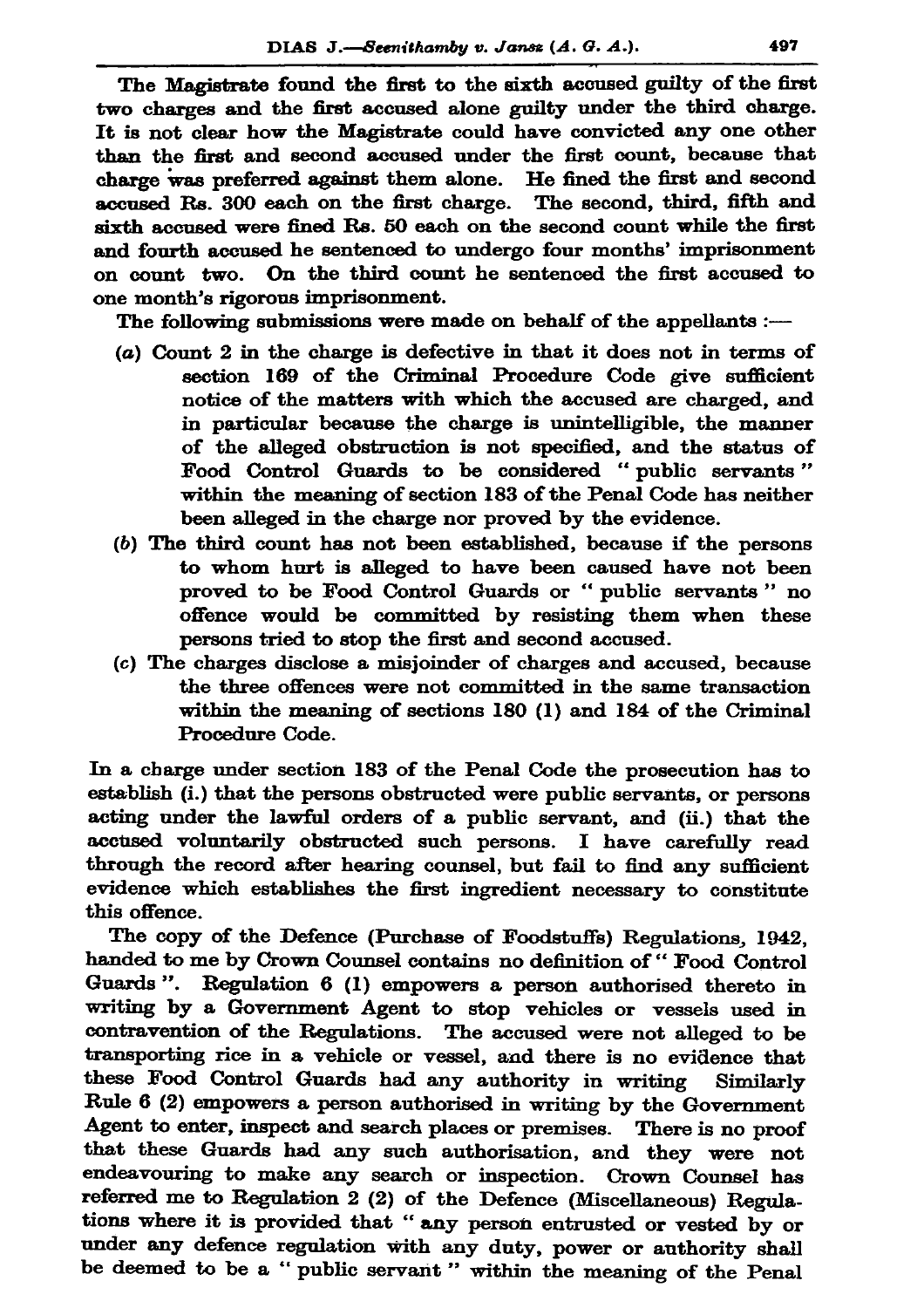The point, however, is that there is no evidence at all that any Code." of these Guards have, in fact, been entrusted or vested with any duty. power or authority under the Defence (Purchase of Foodstuffs) Regulations under which they purported to act. The only evidence is that the witnesses Saravanai, Rajadurai and Sanmugampillai have stated that they are Food Control Guards and that they were out on patrol when the incidents occurred. In my view such assertions do not prove they were in fact public servants. This was a prosecution undertaken by the Police. The plaint has been signed by a person styling himself "A. G. A. (E), Kalmunai" and countersigned by one K. Kandiah who is the Inspector of Police, Kalmunai, and a Police Sergeant conducted the prosecution. It is therefore greatly to be regretted that by reason of the negligence of these public servants a matter which should have been capable of easy proof has been omitted.

Crown Counsel has cited the case of R.v. Dingiri Menika<sup>1</sup> which decides that where in a charge of obtructing a public servant under section 183 the public servant states that he holds the appointment in question. and that statement is not contradicted, it is not necessary to produce his act of appointment. It is to be noted that in that case there was no appearance for the accused respondent. A person stated that he was an "arachchi" and no question was raised as to his status until the trial Judge took it up in his judgment. Everybody knows what an "arachchi" is, but who and what is a "Food Control Guard"? In Perera v. Alwis<sup>2</sup>, this Court refused to take judicial notice of a "Price Control Inspector". I am unable to judicially notice a "Food Control" Guard". It was the duty of the prosecution to establish that the persons obstructed were "Food Control Guards" and that such Guards were "public servants". There has been a failure of proof of an ingredient of the offence and for that reason alone charge 2 fails.

A further serious defect in this charge is that it does not specify the manner in which the alleged obstruction was caused. R. v. Paramanpalam<sup>3</sup>. I cannot leave this part of the case without expressing surprise as to how an "A. G. A. (E)" and an Inspector of Police came to pass such a defectively worded plaint, and how the Magistrate came to adopt and copy this gibberish into the charge he framed. I can only surmise that this was done by some clerk, and the Magistrate adopted it without studying it and satisfying himself that it was a good and proper charge. The sooner such negligent practices cease, the better it will be for the administration of justice.

Magistrates must not slavishly adopt as charges the plaints tendered by the police, either in summary or non-summary cases, but should themselves independently consider the matter and see that the charges, whether in summary or non-summary proceedings are in due form and adequately set out the offence or offences.

In my opinion the second charge fails because a requisite ingredient has not been established.

With regard to the third charge, the Magistrate has held that the case has been exaggerated by the prosecution witnesses. The doctor found that Rajadurai had a superficial abrasion on the root of his ring

 $(1929)$  31 N. L. R. 301.

<sup>3</sup> (1935) 37 N. L. R. 385.

 $(1944)$  45 N.L.R.136.